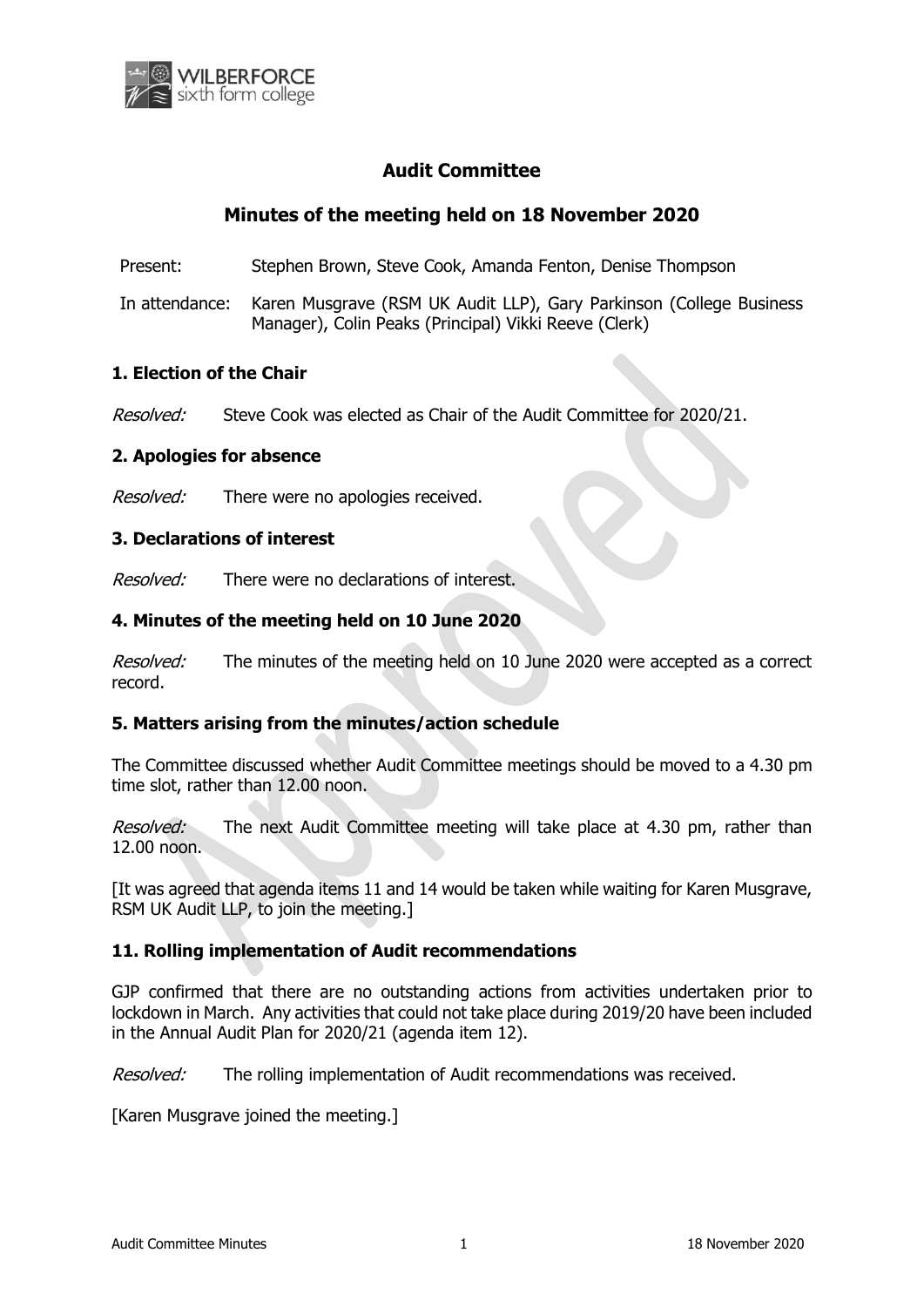## **6. Regularity Audit Self-Assessment for the year ended 31 July 2020**

It was agreed that minute 6 should be classified as confidential in accordance with Clause 17 (2) of the Instrument of Government until associated reports are finalised and approved by Corporation (December 2020).

### **7. Engagement letter**

It was agreed that minute 7 should be classified as confidential in accordance with Clause 17 (2) of the Instrument of Government until associated reports are finalised and approved by Corporation (December 2020).

## **8. Draft Members Report and Financial Statements for the year ended 31 July 2020**

It was agreed that minute 8 should be classified as confidential in accordance with Clause 17 (2) of the Instrument of Government until associated reports are finalised and approved by Corporation (December 2020).

#### **9. Final Audit Findings Report for the year ended 31 July 2020**

It was agreed that minute 9 should be classified as confidential in accordance with Clause 17 (2) of the Instrument of Government until associated reports are finalised and approved by Corporation (December 2020).

### **10. Letters of representation for the Financial Statements Audit and Regularity Audit for the year ended 31 July 2020**

It was agreed that minute 10 should be classified as confidential in accordance with Clause 17 (2) of the Instrument of Government until associated reports are finalised and approved by Corporation (December 2020).

[It was agreed that agenda item 17 would be taken next to allow Karen Musgrave to leave the meeting.]

#### **17. Meeting without management present, if required**

Karen Musgrave confirmed that she had nothing to discuss with the Committee without management being present. She noted that there is nothing to bring to their attention and assured the Committee that she would have already done so.

Resolved: There were no issues to raise without management present.

[Karen Musgrave left the meeting.]

#### **12. Annual Audit Plan 2020/21 and Board Assurance Framework**

CAP presented the annual Audit plan and Board Assurance Framework for 2020/21. He noted that:

- It is his recommendation that the Board Assurance Framework remains unchanged.
- The recommendation to have an external review of the College's health and safety compliance has been carried over to 2020/21, as agreed with the Committee at the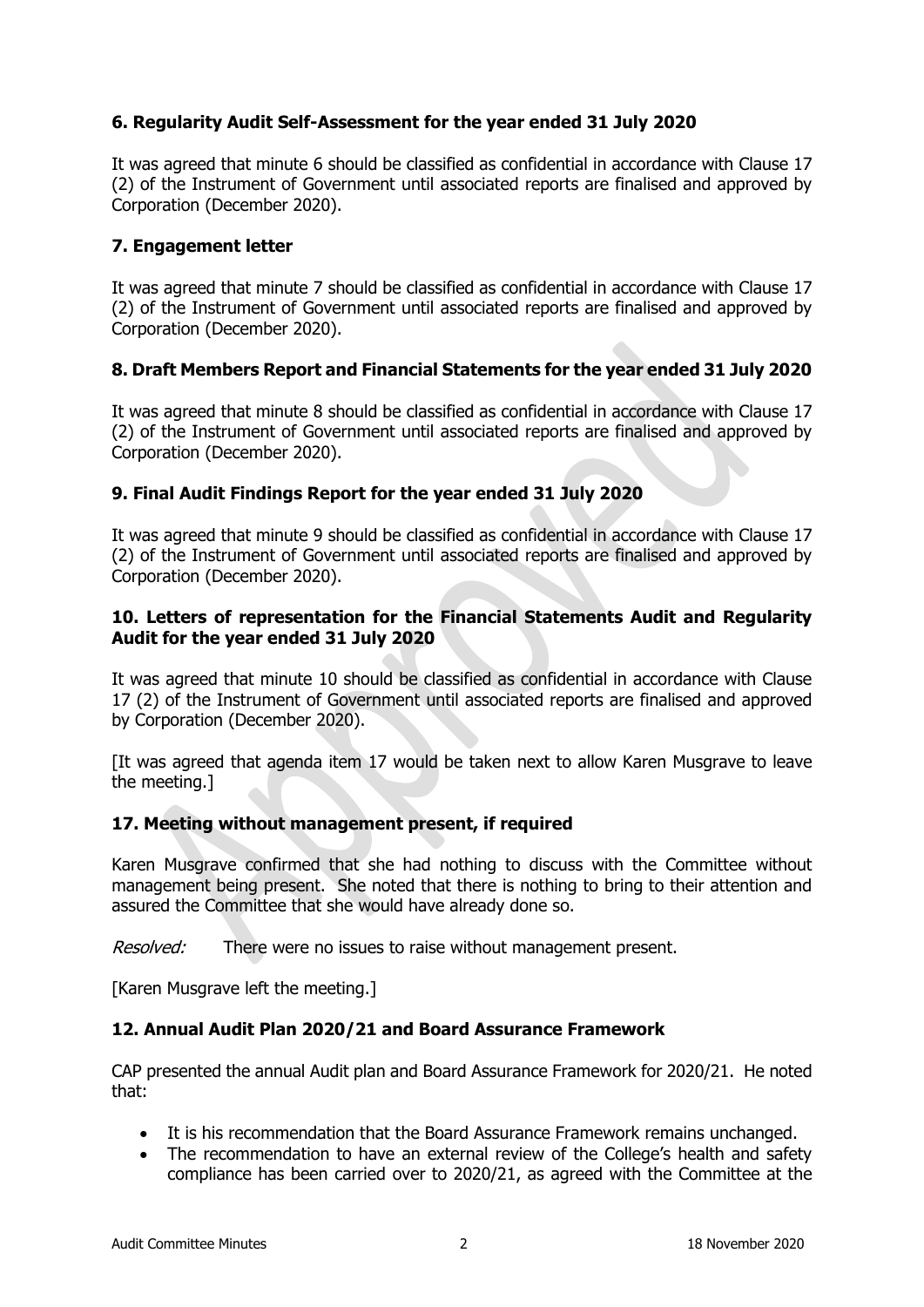last meeting. He noted that this can take place once Government restrictions around Covid are lifted.

- The recommendation to review the Single Central Register is carried over to this year and should take place once the information has been migrated over to the new HR system.
- The Quality & Standards Committee or Corporation may wish to make a recommendation following receipt of the College's Self Assessment Report for 2019/20.
- The Committee previously agreed to audit elements of the financial controls selfassessment, e.g. employee costs and payments was undertaken last year, so may want to select another area from this.

Governors discussed other areas for audit, particularly those outside of finance, e.g. safeguarding and health and safety.

One Governor highlighted a mistake on the website which led them to question whether the website is audited. CAP said that the website is updated as required with old versions of documents removed at the same time.

CAP noted that he is happy for Governors to scrutinise any areas where they require assurance.

The Committee agreed that:

- Stephen Brown will lead a Governor scrutiny/audit exercise alongside the external review of health and safety.
- Steve Cook will lead an audit of the Single Central Register.
- Stephen Brown and Denise Thompson will lead an audit of Safeguarding.

The Committee noted that other members of the Corporation should be invited to participate once they have been planned – either Governors that have skills applicable to the audit, or as a development opportunity.

Recommended: The Board Assurance Framework and Audit Plan for 2020/21 be approved.

#### **13. Risk Register**

It was agreed that minute 13 should be classified as confidential in accordance with Clause 17 (2) of the Instrument of Government for a period of one year.

#### **15. Review of performance of external auditors**

GJP provided an overview of his experience of working with the auditors. He noted:

- The team were new this year, apart from one team member, and their approach had been different to previous year, due in part to them being unable to come on site.
- Their recommendation that software be reclassified has not been raised before, despite it always being classified that way.
- The team were very professional and thorough, and they asked more questions than in previous years.

Governors commented that the report is more than adequate.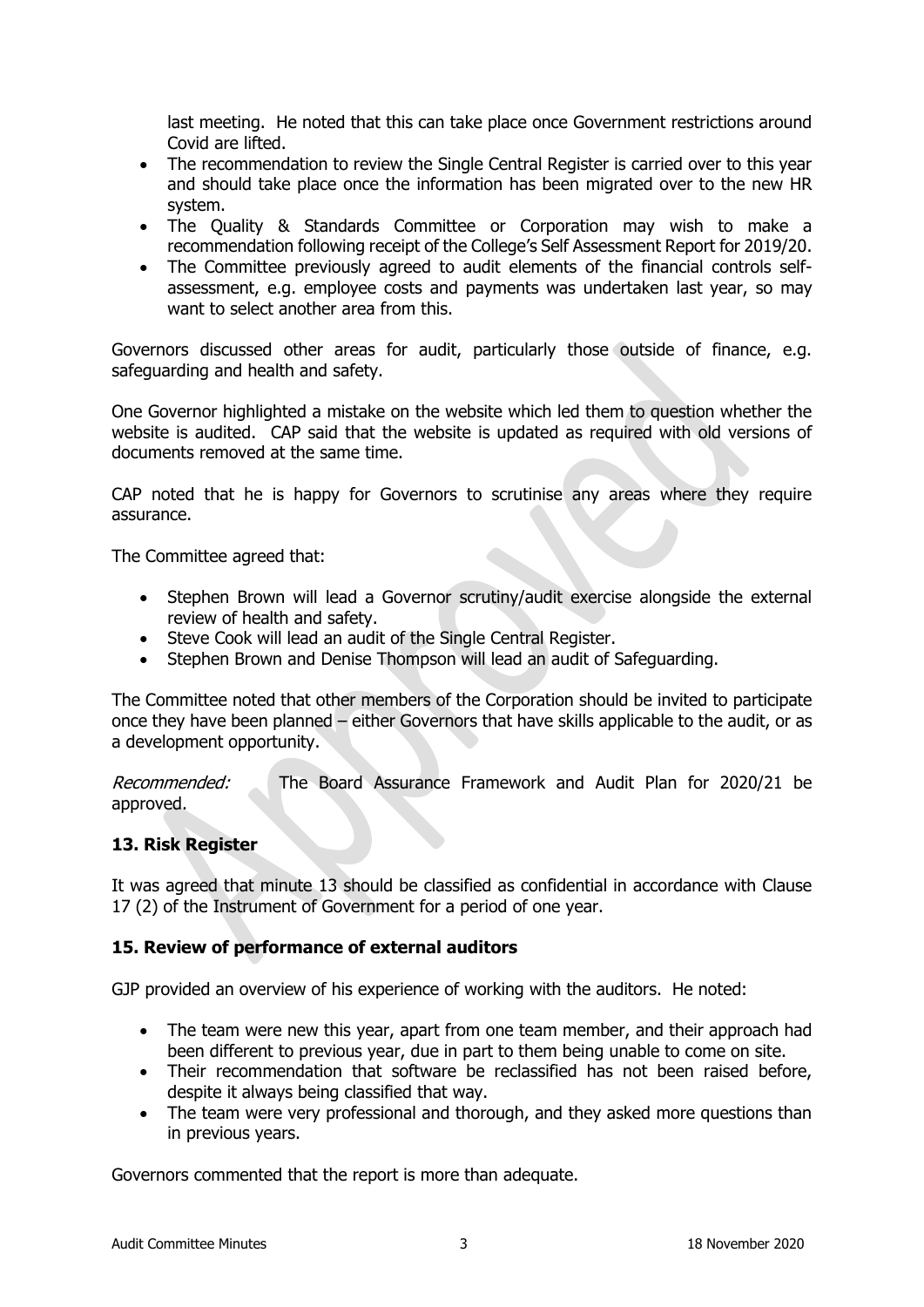Resolved: The review on the performance of the external audit service was undertaken.

### **16. Annual report of the Audit Committee 2019/20**

The Clerk presented the annual report of the Audit Committee for 2019/20. She recommended a few additional changes:

- Page 2 remove the reference to Baker Tilly.
- Page 4 change references from Board Assurance Framework to Risk Register, where appropriate.

Recommended: The annual report of the Audit Committee for 2019/20 be approved.

## **18. Any other business**

#### 18.1 Covid

Governors discussed the current situation in Hull, with Covid infection rates the highest in the country. They considered the impact on students and questioned whether the College can loan equipment to students to enable them to learn from home. GJP confirmed that there are currently 30 laptops on loan to students, the College is purchasing more and the College is also in contact with Hull City Council about loaning some from them. CAP added that a letter was sent home to parents asking them to let us know of any barriers to students' learning at home to ensure as many of these were captured as possible. CAP noted that there are some students unable to work from home for other reasons (e.g. environment) and these students are being provided with laptops and headphones to work in the library.

Governors queried the impact on staff and students' mental health. CAP described how additional resource has been put into the College counselling team and the senior team are working with staff to support them.

Resolved: The update on Covid was received.

## **19. Confidential items**

**Resolved:** It was agreed that minutes 6, 7, 8, 9, 10, 13, and 14 should be classified as confidential in accordance with Clause 17 (2) of the Instrument of Government and associated reports are therefore not available for circulation to the public, college staff or students (excluding senior post holders).

#### **20. Date of the next meeting**

Resolved: The date of the next meeting is 24 February 2021 at 12.00 noon.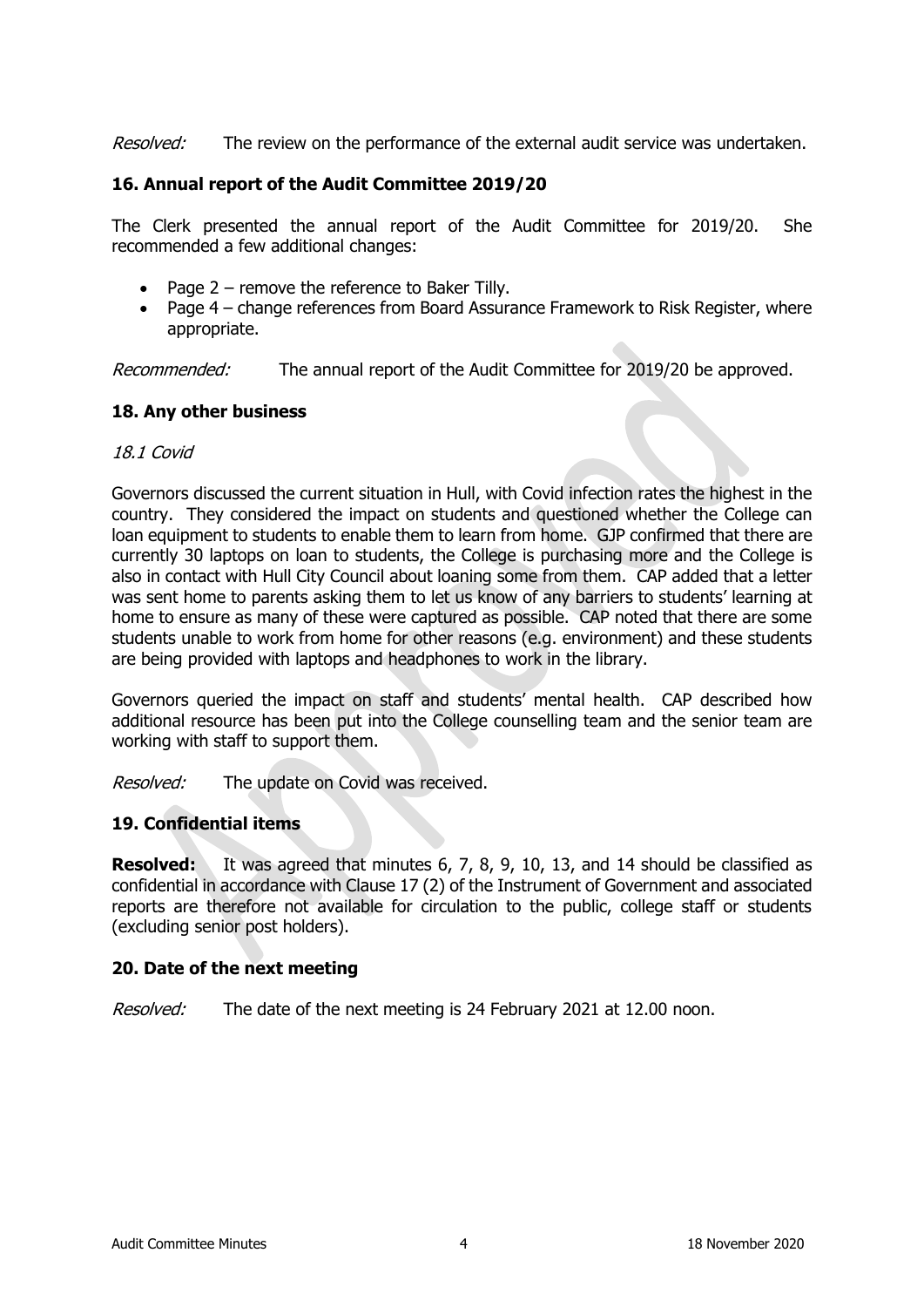## **Action schedule**

| <b>Minute</b><br>no | <b>Title</b>                                                                     | <b>Action by</b>           | <b>Action</b>                                                                       |
|---------------------|----------------------------------------------------------------------------------|----------------------------|-------------------------------------------------------------------------------------|
| 5.                  | Matters arising                                                                  | <b>Clerk</b>               | Update the Corporation meeting<br>schedule with new meeting time.                   |
| 6.                  | Regularity<br>Self-<br>Audit<br>Assessment for the<br>year<br>ended 31 July 2020 | <b>Business</b><br>Manager | before<br>Rectify alignment issues<br>submitting to Corporation.                    |
| 12.                 | Annual Audit Plan                                                                | <b>Clerk</b>               | Seek additional volunteers for audit<br>activities, once they have been<br>planned. |
| 16.                 | Annual report of the Audit<br>Committee                                          | Clerk                      | before<br>the<br>update<br>To<br>report<br>submitting to Corporation.               |

Learner impact: All reports and decisions took account of the impact on learners, e.g. gaining assurance that the college remains a going concern.